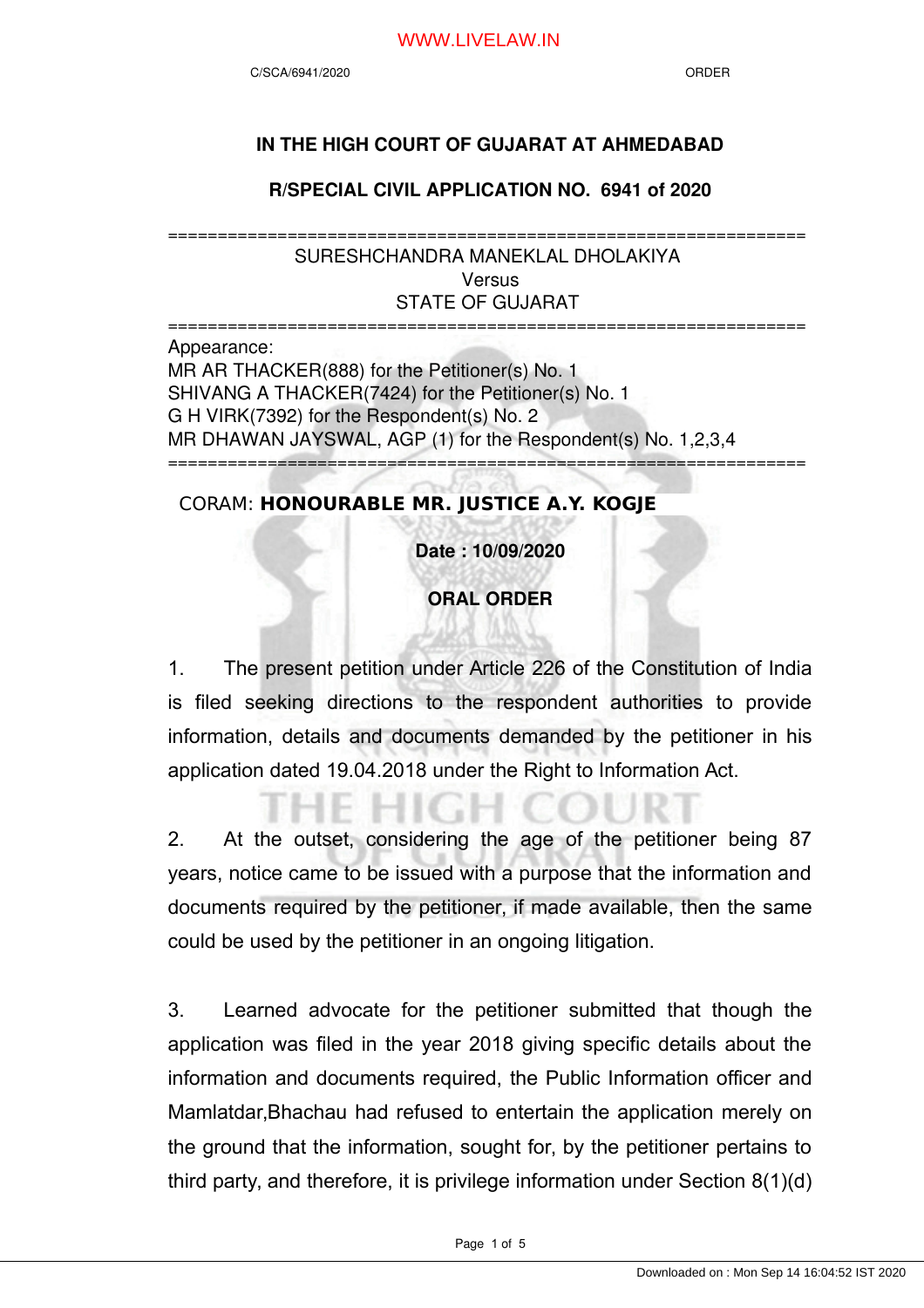of the Right to Information Act.

4. Against such order of Public Information Officer, the petitioner had preferred First Appeal before the appellate authority and the appellate authority did not respond to the appeal within stipulated time, as a result, the petitioner had preferred Second Appeal before the State Information Commissioner. The State Information Commissioner had allowed the appeal and directed the respondent authorities to furnish information sought by the petitioner. In Paragraph – 3 of the order, the State Information Commissioner had also made drastic remarks against the authority for not supplying the required documents.

5. It is submitted that after the decision of the State Information Commissioner, still, the concerned authorities had taken altogether different stand and stated that now, the information, which is sought for, is not available i.e. how the order of the State Information Commissioner has not been complied.

6. Learned advocate for the petitioner submitted that the respondent authority i.e. Public Information Officer has taken contrary stand before the State Information Commissioner by submitting that he has no record to be produced before the State Information Commissioner, as the said record is destroyed and/or is not available. The only stand, which was taken before the State Information Commissioner was that the information pertains to third party could not be provided in view of Section 8(1)(d) of the Right to Information Act.

7. Learned AGP drew attention of this Court to the affidavit in reply of the respondent, wherein, in paragraph no.10, it is categorically stated that on account of the earthquake natural calamity, the area of Bhachau had faced considerable damage even to the government offices and hence, information was not available with the authority.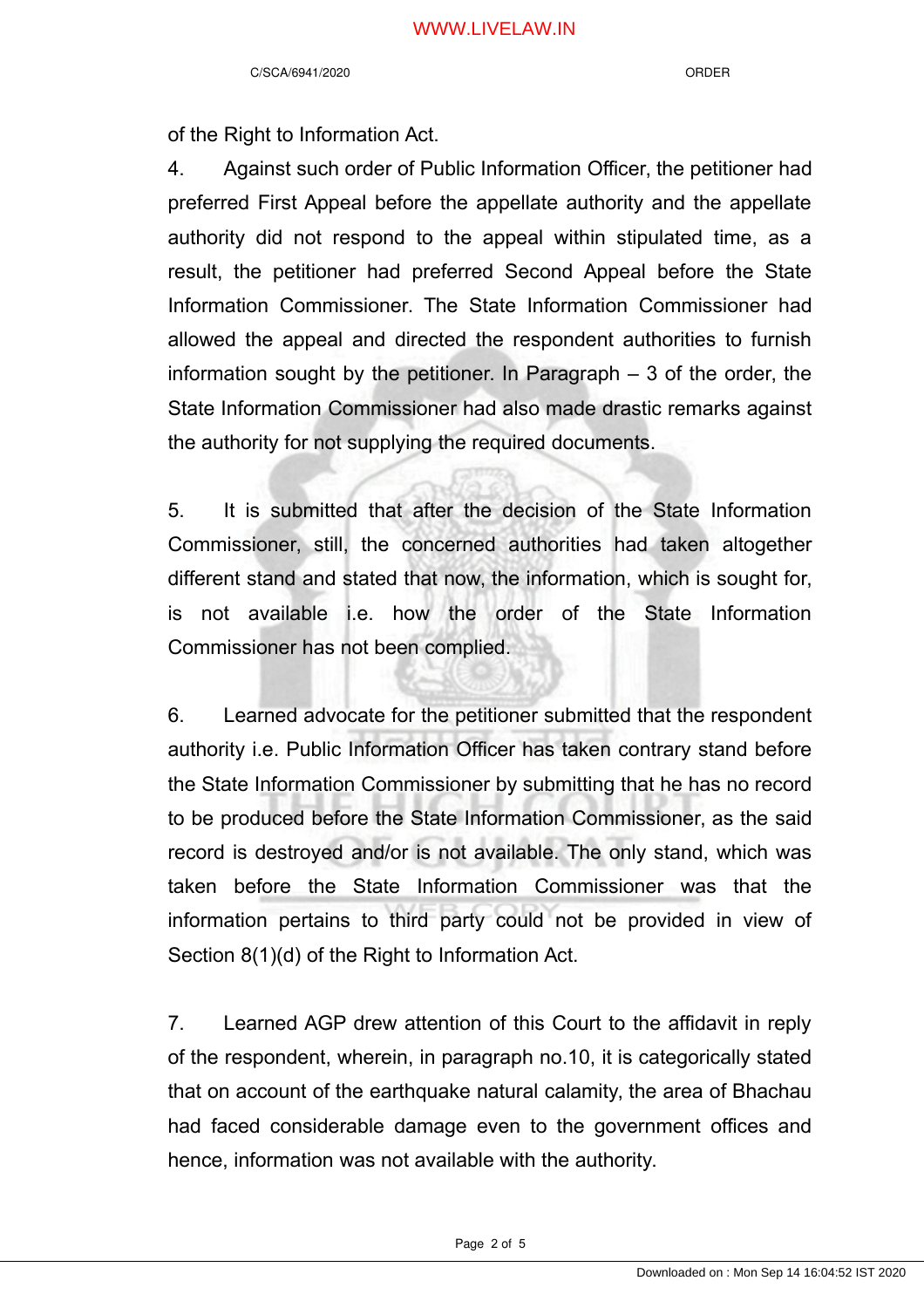8. In rejoinder, learned advocate for the petitioner submits that this flip flop by the authorities for not providing the information cannot be accepted right from the beginning till the order passed by the State Information Commissioner. The only stand taken that the information, sought for, by the petitioner pertains to third party. Nowhere, the stand was taken that the information, as sought for, by the petitioner is destroyed in earthquake natural calamity.

9. Having heard learned advocate for the respective parties and having perused the documents on record, it appears that when the Public Information Officer has passed the order refusing to supply the information, as sought for, by the petitioner under the Right to Information Act , the ground of such rejection was that the information, as sough for, by the petitioner pertains to third party, and therefore, such information could not be furnished.

10. It appears that the petitioner, thereafter, preferred First Appeal before the appellate authority which has not taken up the appeal and disposed of within stipulated period, and therefore, the petitioner was constrained to file Second Appeal before the State Information Commissioner being Appeal No. 5262 of 2018. The said appeal came to be disposed of vide order dated 21.08.2019, wherein the directions were issued to furnish the information to the petitioner within a period of 20 days. In paragraph no.3 of the order, it is observed that the State Information Commissioner has expressed that on flimsy grounds, information has not been provided to the petitioner and such conduct of the authorities was severally criticized. It appears that pursuant to the directions, the petitioner had, once again, made an attempt to get the information as per the order of the State Information Commissioner and at that stage, the communication dated 05.09.2019 was issued, wherein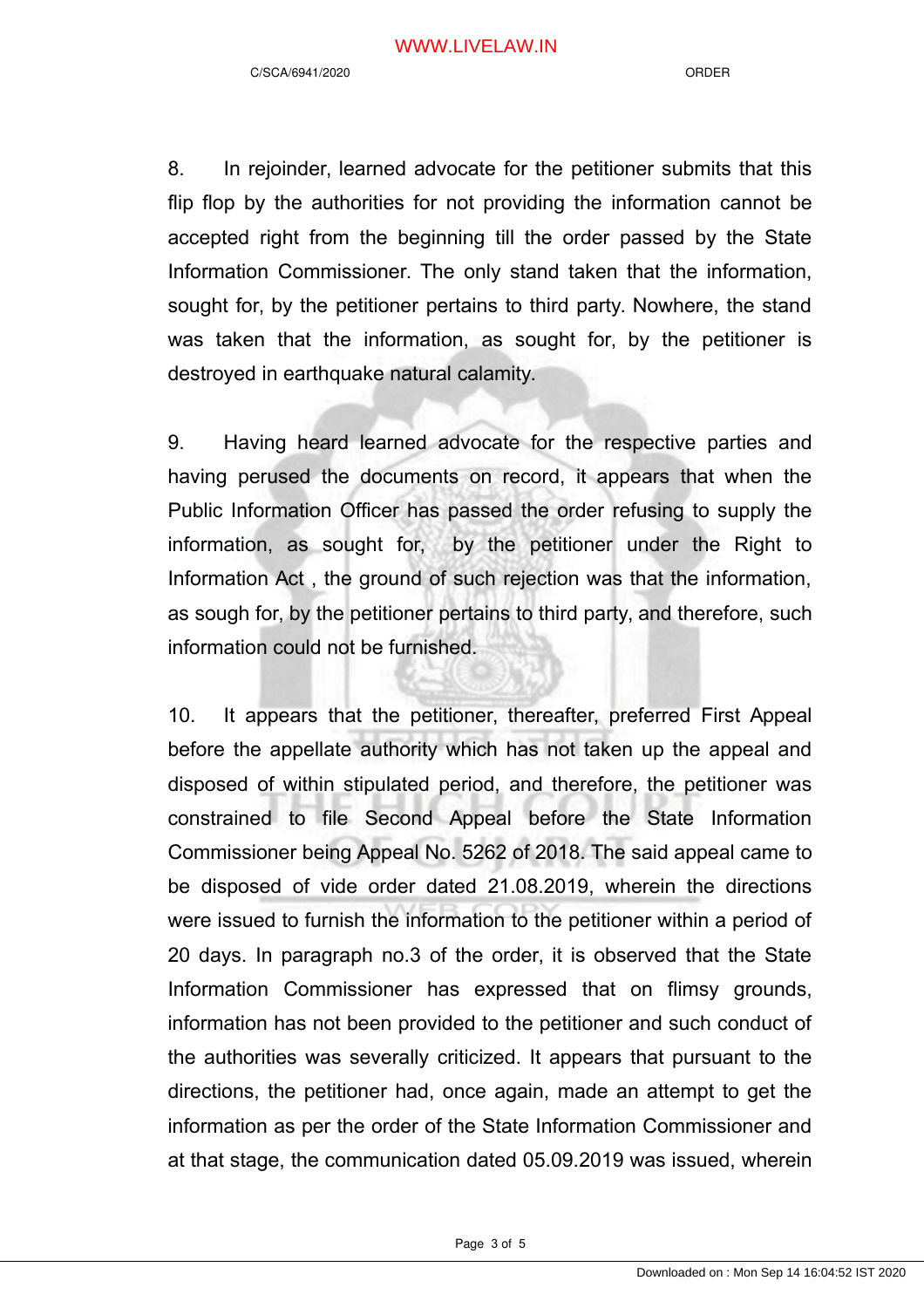## WWW.LIVELAW.IN

#### C/SCA/6941/2020 ORDER

altogether different stand was taken to the effect that under the supervision of the Mamlatdar and Public Information Officer, a team had undertaken search of the record, however, such record was not available and the report of such team work was forwarded to the petitioner. Even from the affidavit now filed on behalf of the State, the stand of the non availability of the record is reiterated and such non availability of record is on account of natural calamity of earthquake in the year 2001.

11. The conflicting stand of the respondent authorities more particularly Public Information Officer, at the relevant time, before the State Information Commissioner that the information, as sought for, by the petitioner pertains to third party, and therefore, refused to give him. As against that stand, now, stand being taken that the record is not available cannot be accepted by the Court. At the first stage when the response was given to the petitioner by the Public Information Officer as well as State Information Commissioner about the information of third party, and therefore, not provided would be at the presumption that the respondent authorities had the record with them and after perusal of such record have found that the information sought for by the petitioner is missing, and thereafter, change their stand of no record being available. Therefore, the same cannot be accepted by this Court. Therefore, there is no hesitation in holding in aforesaid fact situation that the respondent authorities more particularly, Public Information Officer and Mamlatdar, Bhachau has acted in a callous manner as a result of which the petitioner had been deprived of from the right of Right to Information. As the fact itself provided for initiation of proceedings under Section 20 of the Right to Information Act, the Court is of the view that this is a fit case where the proceedings under Section 20 of the Right to Information Act needs to be initiated in view of non compliance of the order passed by the State Information Commissioner